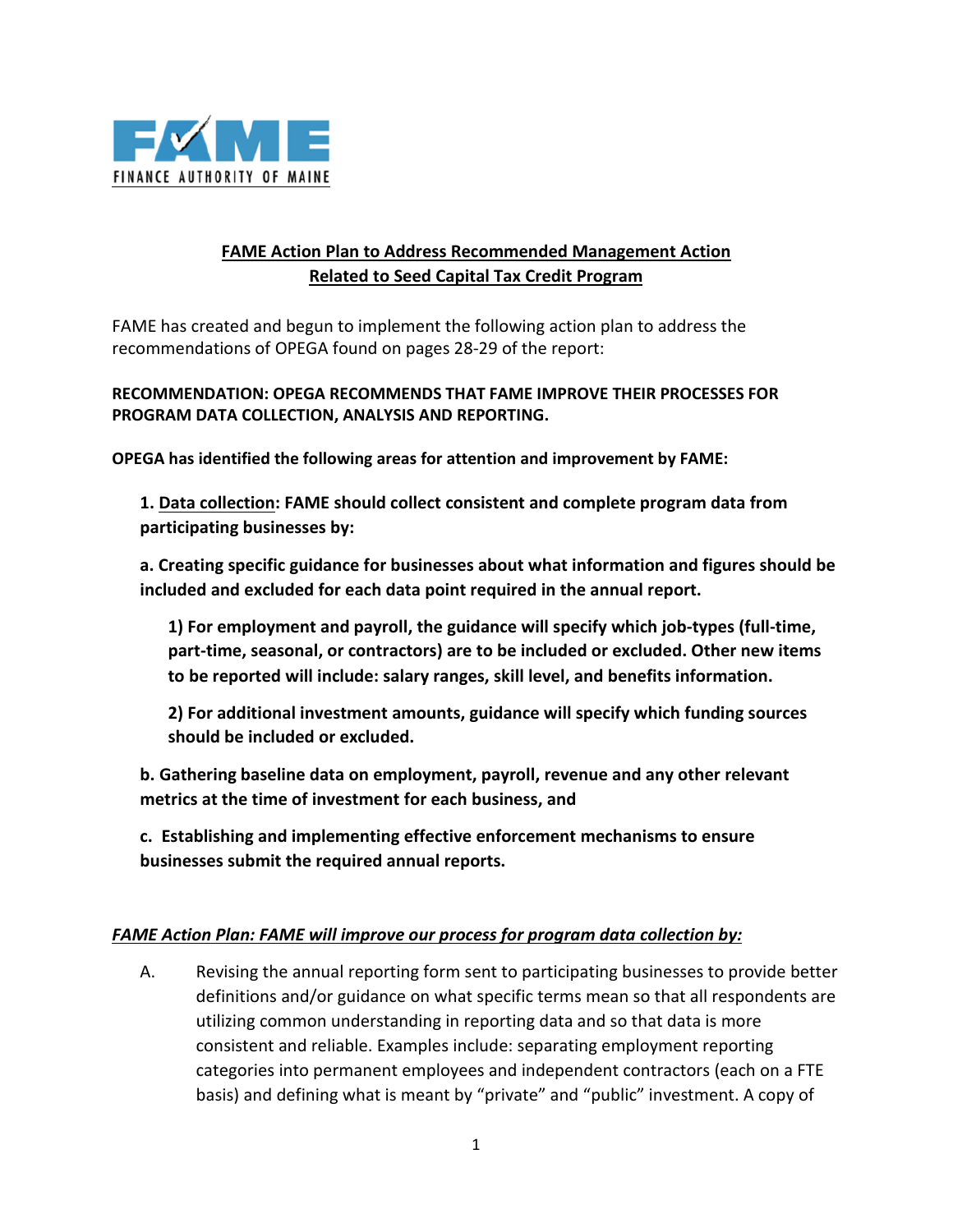the form used for the 2020 reporting period (sent out in 2021) is attached as **Exhibit A.** Additional changes will be considered for the 2021 reporting period form (to be sent out in early  $1^{st}$  quarter 2022) based upon a study of the information received from participating companies on 2020 form, and any additional specific suggestions or requirements generated by the legislative process.

- B. Revising annual reporting form sent to participating businesses to ask for more specific information, including information required by PL 2019, ch. 616, Pt. LL, §11, as well as information designed to provide more insight into potential other economic benefits from its operations in Maine. See **Exhibit A** for changes incorporated for 2020 reporting period (sent out in 2021). Additional changes will be considered for the 2021 reporting period form (to be sent out in early  $1<sup>st</sup>$  quarter 2022) based upon a study of the information received from participating companies on 2020 form, and any additional specific suggestions or requirements generated by the legislative process.
- C. Revising the database used to store reporting data to include original (baseline) employment and other data already collected on the program applications, as well as new data points added to 2020 reporting form, to enable identification and tracking of trends and inconsistencies in reported data. A copy of the revised database form is attached as **Exhibit B**. Additional changes will be considered for recording the 2021 reporting period data, including any additional specific suggestions or requirements generated by the legislative process.
- D. Revising program Application to ensure that baseline metrics collected match (in both data points and definitions) with data later collected through annual reporting process. To be completed by 12/31/2021.
- E. Adding personnel resources to conduct outreach to participating businesses to solicit more timely and complete responses to annual reporting requirements; to answer questions or clarify any issues that businesses raise in the reporting process; and to inquire about any apparent errors or inconsistencies in reported data. To date, we have added modest resources to this effort, but plan on adding additional resources to the program by 12/31/2021 to handle the additional efforts at data collection and analysis, as well as to conduct more direct program oversight.
- F. Ensuring that annual reporting requests from FAME to participating businesses are sent out earlier in the year, and ensure that confirmation of compliance with the requirement is included in the administrative steps before approval of new credit applications. This will make the existing penalties for non-responsiveness (ceasing to issue further credits) a more effective enforcement mechanism. We intend to send out 2021 reporting forms no later than March 31, 2022 (with April 30, 2022 due date) and have instructed our program personnel that confirmation of the reporting requirements (after the annual due date for the prior year) must be validated before approval of new credit applications.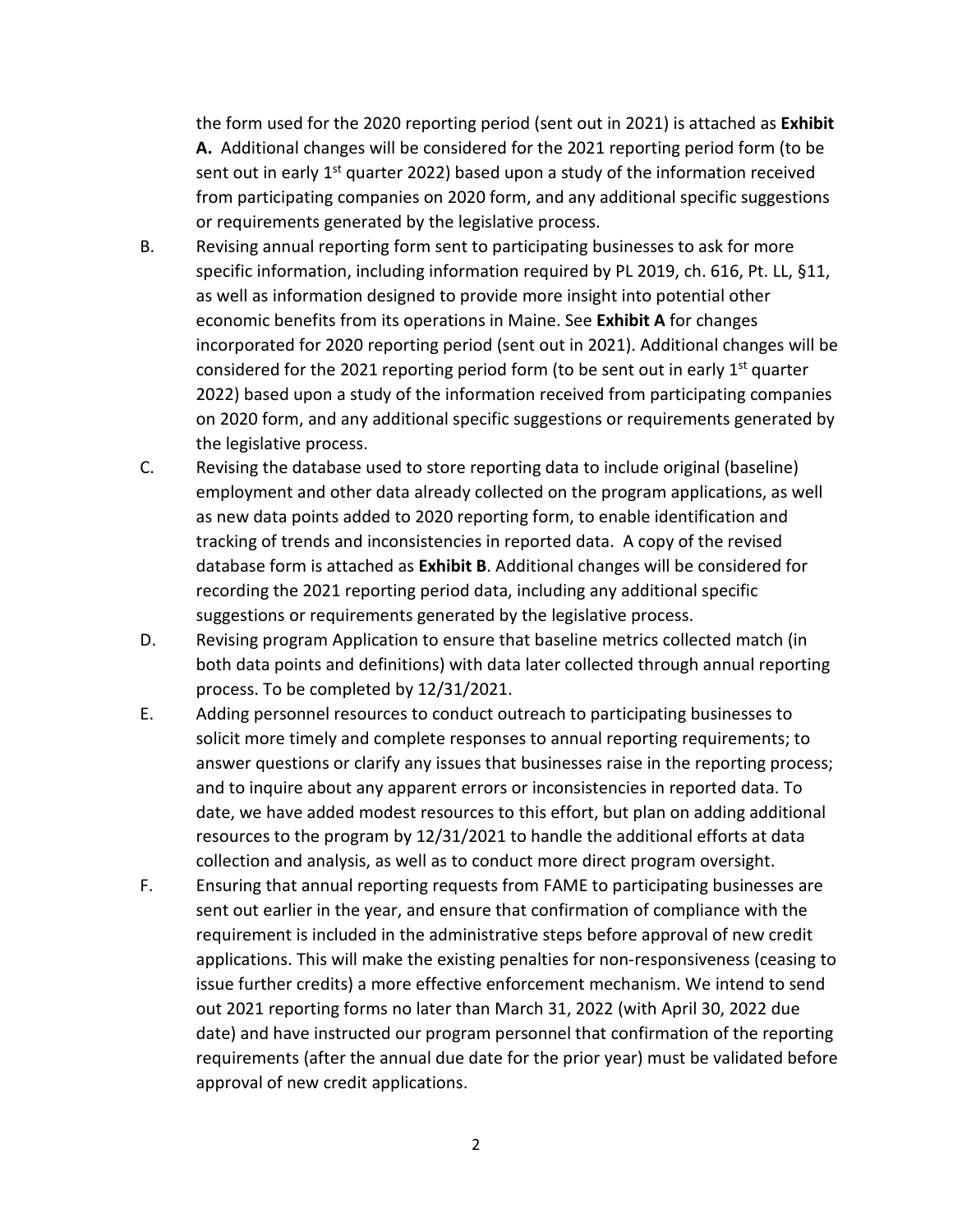- G. Adding provision to program rule allowing for monetary penalties on businesses that fail to timely comply with annual reporting requirements in order to further incentivize compliance. This step will not be completed until the next rulemaking process is completed. FAME intends to promulgate amended program rules once legislative reviews are completed so as to include any additional changes at the same time.
- H. Creating the ability for businesses to submit annual reporting information electronically in order to make it easier for them to comply. We hope to have this feature implemented by the time the 2021 reporting period forms are sent out, no later than March 31, 2022.

**2. Data analysis: FAME should ensure that data analysis provides reliable results and information by:** 

**a. Removing from the analysis those businesses that have qualified for MSCTC, but have not yet received eligible investment, so as to ensure that only participating businesses are included in the analysis and reported results; and** 

**b. Analyzing changes (up or down) in reported business outcomes to identify changes to business outcomes following their first MSCTC investment. For example, rather than relying on a business to identify whether jobs were "created" or "retained," a more reliable approach would be for FAME to analyze changes to total employment.** 

### *FAME Action Plan: FAME will improve our process for program data analysis by:*

- A. Separating data received from participating businesses through annual reporting, segregating that data from businesses that have not yet obtained program investments from data received from those businesses that have obtained investments. Official legislative reporting on the program will only include data from the latter category, while data from the former will only be used to monitor continued eligibility for potential future investments. This separation is already implemented by notation in a field on our program information database.
- B. Improving FAME's program database to allow for more internal reports to be generated to facilitate increased data analysis and reporting. This project is targeted for completion by 12/31/2022; until then, the currently updated database format will be used to perform analysis and reporting.
- C. Adding personnel resources to conduct data analysis and outreach to businesses to follow-up on any apparent errors or inconsistencies in reported data. To date, we have added modest resources for this effort, but plan on adding additional resources to the program by 12/31/2021 in order to address the additional efforts at data collection and analysis, as well as to provide more direct program oversight.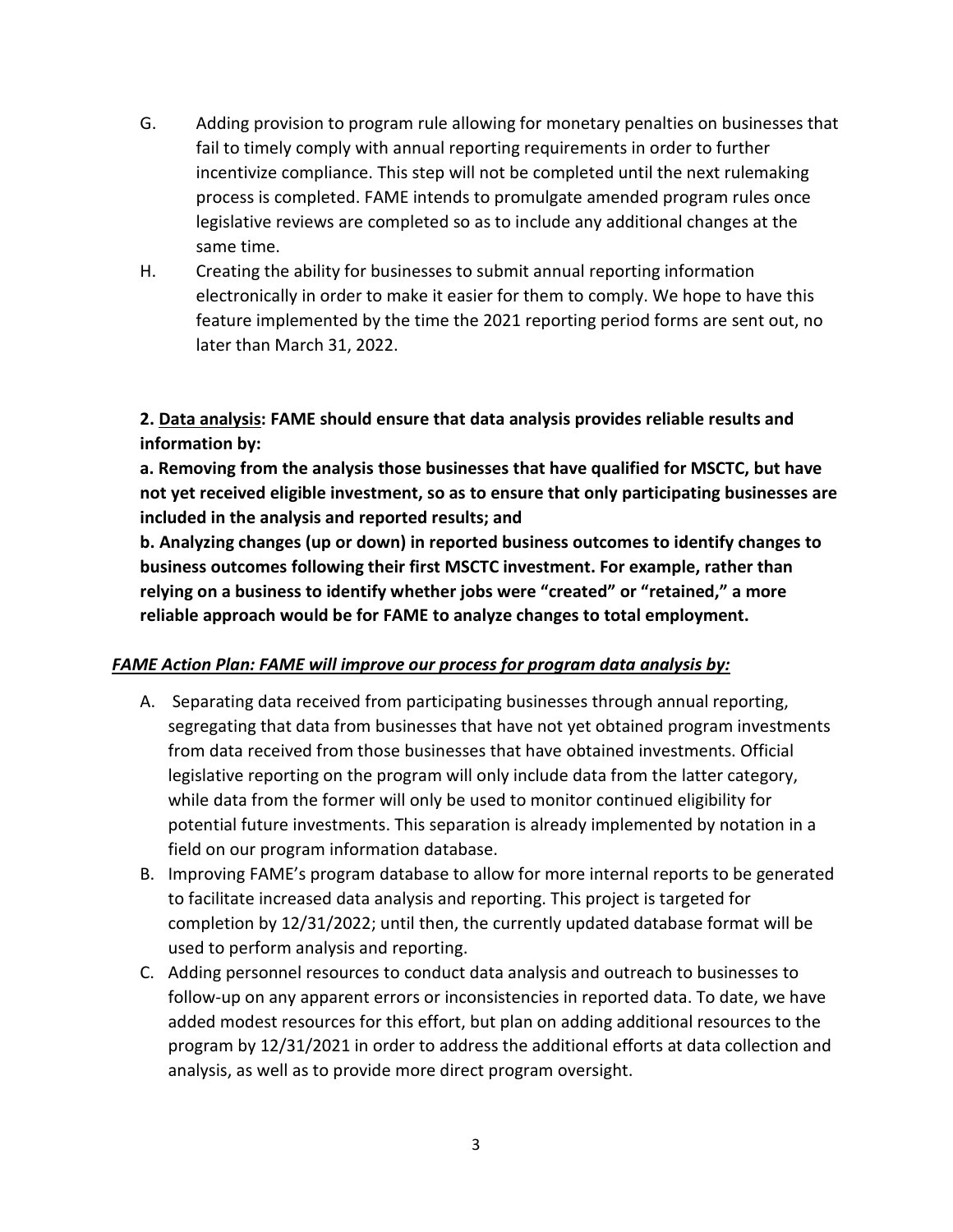D. Revising annual business reporting form so as to track a participating company's then total employees rather than employees created or retained over each year, which has resulted in confusion and inconsistent data. This has been completed, as shown on **Exhibit A**.

**3. Data reporting: FAME will consistently comply with the annual reporting requirements to the Legislature as set out in 10 MRSA Section 1100-T and follow-up to ensure that the Legislature has the information it needs to provide effective oversight of the program.** 

### *FAME Action Plan: FAME will improve our process for program data reporting by:*

FAME has undertaken a comprehensive review of all of its legislative reporting obligations across its various business and education finance programs. That data has been used to create an updated annual reporting database, complete with report title, statutory cite, required contents, recipients, due date, and assigned staff responsible. Safeguards involving multiple staff and calendaring have been implemented to ensure timely compliance. The program report referenced by OPEGA is included on this list.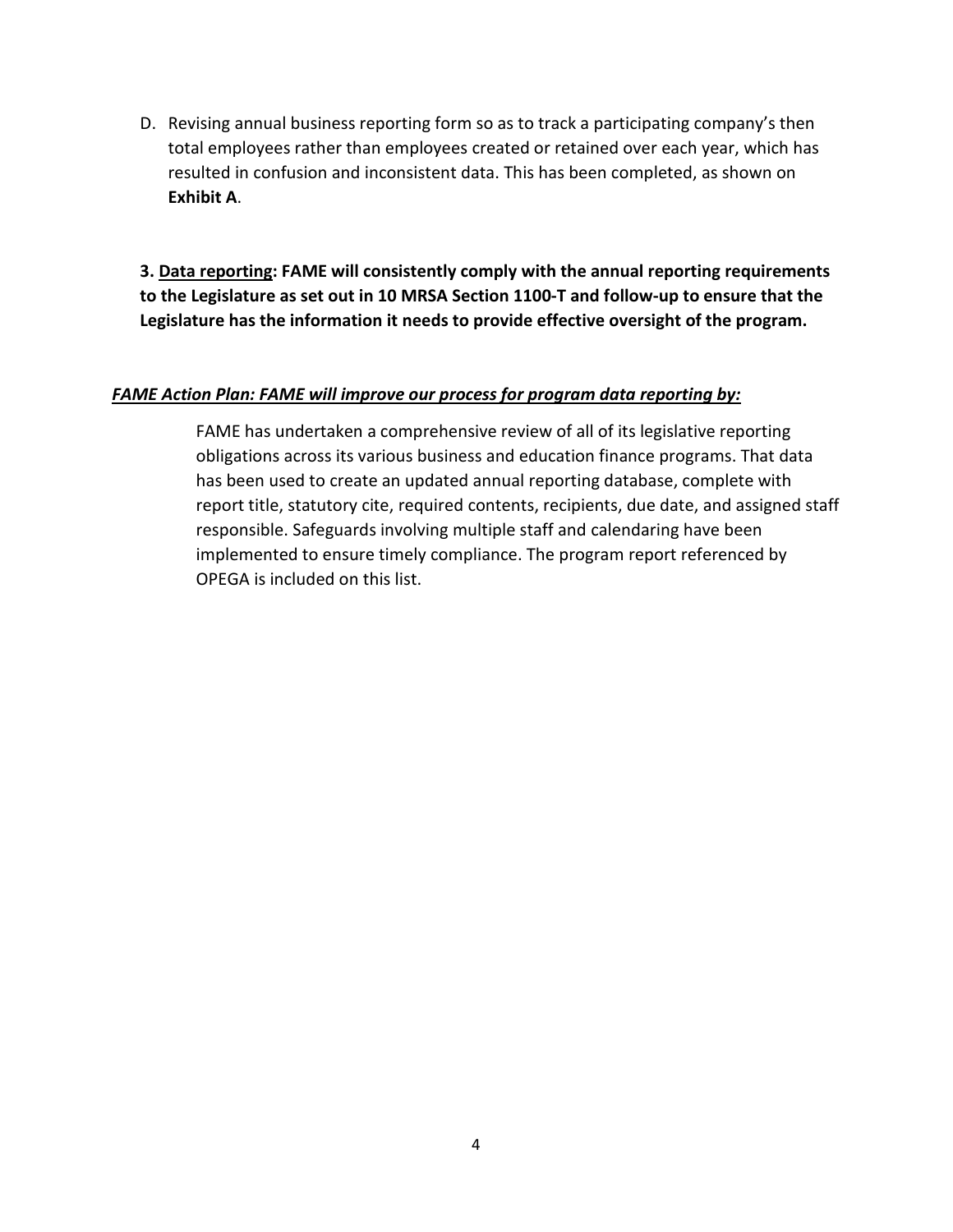

# **FAME Responses to OPEGA Recommendations for Improving the Seed Capital Tax Credit Program**

**OPEGA Recommendation (p. 26**): **OPEGA recommends that the Legislature, in consultation with FAME, DECD, and other stakeholders as appropriate, re-evaluate and clearly define program goals and what "success" looks like in terms of outcomes. Thereafter, the program design should be adjusted, through amendments to statute or agency rules as appropriate, to ensure the program requirements align with the goals.**

General FAME Comment: In general, it is FAME's view that there is one overarching goal of the MSCTC program: to increase private investment in Maine companies. The related but important sub-goals are essentially the public benefits that are likely to flow from such increased investment, namely economic benefits like increased jobs, increased economic activity (supply chain purchasing, etc.), and additional state and local revenues from income, payroll, or property taxes. It should be understood that not every investment will result in one or more of these benefits. Some investments will be made in failing businesses which do not provide longterm public benefits (but which may generate significant benefits before failing), and some will be made in businesses that generate one rather than all of the possible public benefits. We recognize that it is important to measure the extent to which the program is contributing to the achievement of these goals, but would caution that the credits are likely only one factor in the investment decision, or in the success of the business post-investment, and thus cannot be definitively shown to have caused the results.

1. **Increasing investment. Consider the source of investment sought and whether investment is intended to be used for a particular purpose. In particular:** 

**a. Whether a time limit should be placed on when the investor may apply for the credit to allow for better defining of program costs after year-end and to exclude those investments where the passage of time suggests that the credit may not have been a driving factor in the decision to invest:** 

FAME comment: Most investors submit their applications in a timely fashion; however, it is not uncommon for a few investors to know about, and be counting on, the credit when they invest, but delay filing an application. Often, it is when they are completing their tax filing work the following year that they realize they have not filed an application. This does not necessarily mean that the credit was not an important factor in their decision to invest. That said, it seems reasonable to impose a deadline for such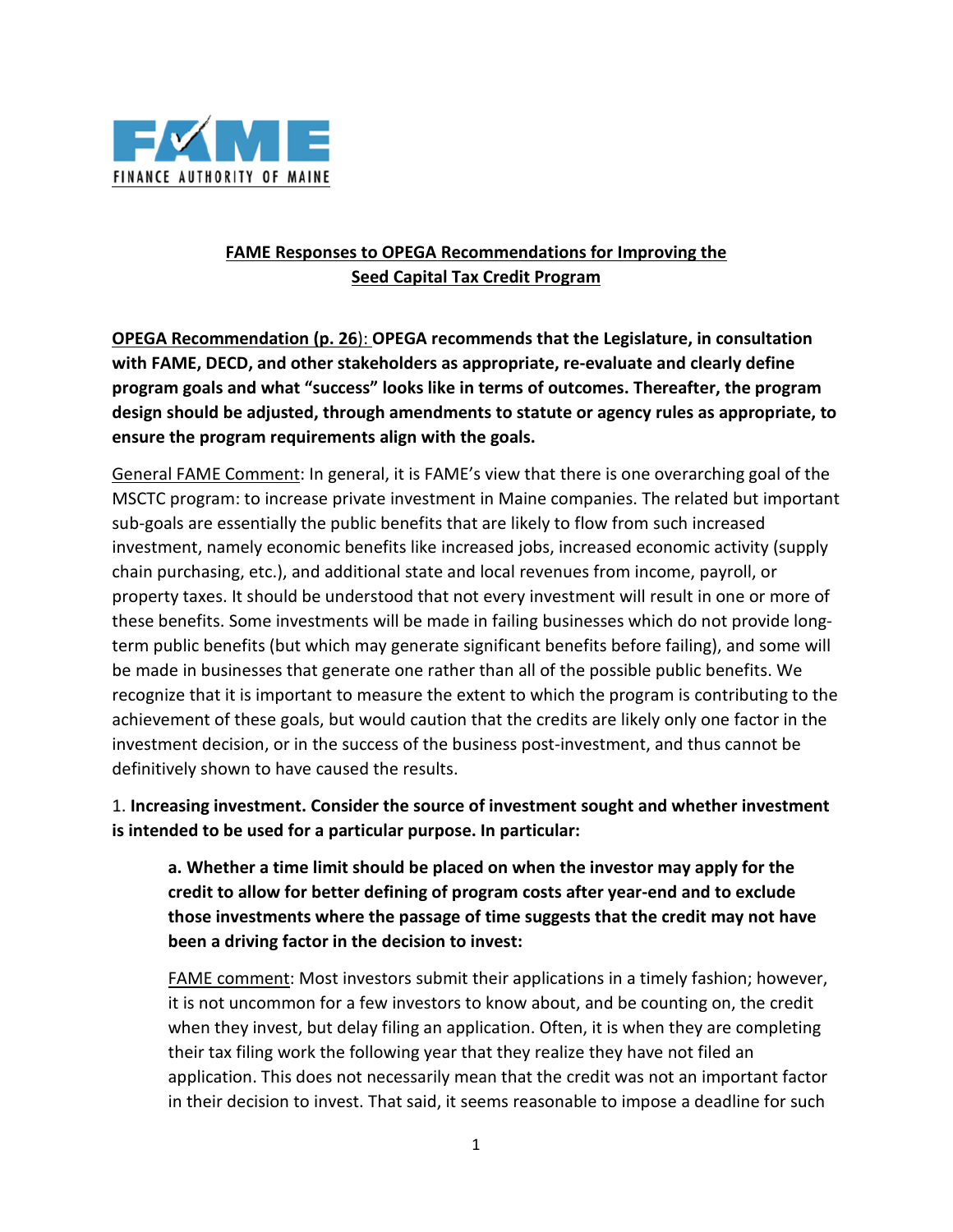applications. We would suggest October 15 of the year following the investment, to correspond with the extended tax return deadline.

### **b. Whether business founders, significant minority owners, and employees should be permitted to receive the credit or whether the intention is to focus on investors who are not already associated with the business:**

FAME comment: The current statute and rule focus on how much management control the applicant exercises over the company he or she invests in, rather than an arbitrary relationship or percentage test. We think this is the right approach. The credit is designed to compensate for investment risk faced by so-called "passive investors", those who are not, through control, able to reduce the risk of their investment. An arbitrary ownership interest (below 50%) or relationship test would not be as effective as our current program rules and would exclude people who have some involvement with a company, but still face the same investment risk as someone who has no affiliation with the company. These are often important sources of investments for a company. Some frequent investors in our program are asked to serve as advisors to participating companies and offer valuable perspective. Larger investors like venture capital funds often obtain a seat on the board of directors as a condition of their investment. However, one board seat out of many, and/or a minority ownership interest from their investment, doesn't mean their investment risk is not extremely high and out of their control. We understand how a founder or employee receiving a tax credit for investing in "their own" company might raise concerns; however, neither founders nor employees currently qualify for the program if they exercise control either by being in management and owning stock, or by owning 50% or more of the company. When such investors have qualified for the credit, it is because their company involvement is (perhaps by dilution, if a founder) at a point where they are unable to exert sufficient control over the company to reduce the risk of their investment.

### **c. Whether it is a goal of the program to attract out-of-state investment and, if so, how opportunities to achieve this can be maximized:**

FAME comment: We believe it is, as evidenced by the addition by the Legislature in 2011 of refundable credits for private venture capital fund (VCF) investments to the program. The program could be expanded to include other out-of-state investors and attract additional investment from this source, as well; however, that would require the credits to be fully refundable to all investors, which would potentially add to the fiscal impact of the program and might cause additional burdens on Maine Revenue Services to process refunds rather than the current, mostly state tax offset model. It is our sense that the program is not significantly weakened by the current absence of refundable credits for other (non-VCF) out-of-state investors, but other stakeholders may have differing views. There is good sense in making a distinction between VCF investors (often from out-of-state) and other out-of-state investors in our view. Not only do VCFs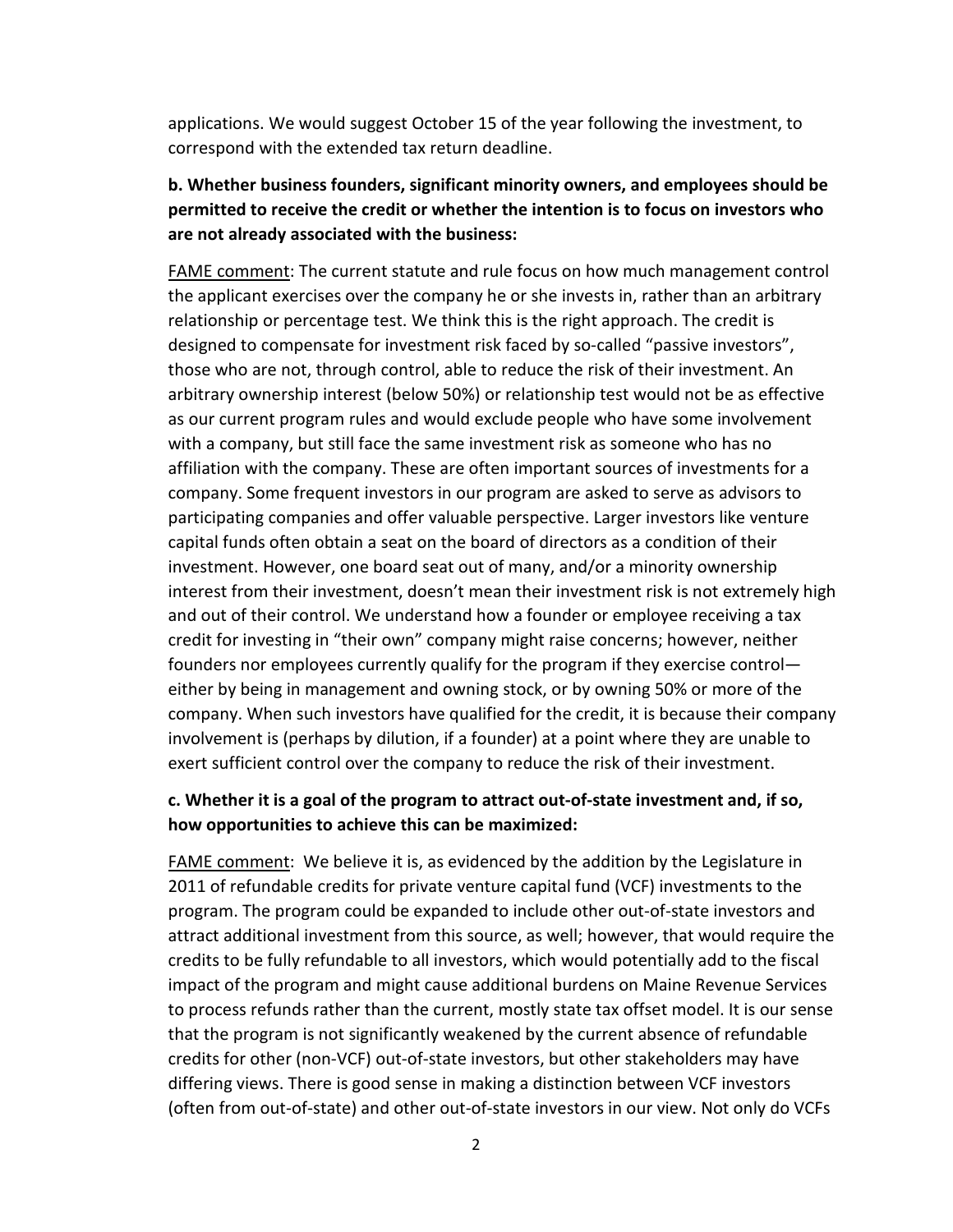typically invest in greater amounts, they also bring more than investment--they bring significant value in the form of business and industry experience/expertise, as well as relationships that provide additional financing and business development contacts.

## **d. Whether it is a goal of the program to leverage later, non-MSCTC private equity investment and/or public or quasi-public investment through meeting matching funding requirements for programs such as MTI, MVF, or federal research and development grants:**

FAME comment: It is our assessment that investments are synergistic, meaning that they tend to directly or indirectly lead to other investments. Many equity-raising transactions involve a "lead investor" and several others that follow that lead and invest alongside. In addition, the more equity a company has, the more comfortable later investors are that the company will have sufficient funds to be successful. Indeed, the earliest investments tend to be the riskiest and, likely, need the most incentive. Thus, if program credits are awarded for very early-stage investments, later investments are likely to have been facilitated by the earlier program investments. Many other funding sources also have matching requirements. If program investments provide the match for these other funds, these other funds represent additional investment that would not have been made without the credit having been issued. While there can be no question this is beneficial if the other funds are private or federal funds, we understand that there may be a concern if the other funds come from state-supported sources like MTI or MVF. Ultimately, we believe it is not uncommon (and often is necessary) for companies to avail themselves of more than one state-supported incentive to achieve success. Accordingly, we would suggest that all contemporary or later investments from other sources count as leverage assisted by the Seed Capital Tax Credit Program, with appropriate disclosures being made so other public investments can be quantified.

# **2. Job creation: Consider whether there are particular types of jobs that MSCTC is expected to help create, such as jobs in particular sectors, at specific skill levels, or above an identified salary (some states have found ways to design their programs to be more likely to meet employment goals (see page 22)):**

FAME comment: As mentioned previously, job creation and retention is but one goal of the program. There are other economic benefits derived from business activity by participating companies. The current program design focuses on promoting those jobs (and other economic benefits) generated by selected types of businesses, without specific focus on the types of jobs maintained by those businesses. Some eligible companies may tend to employ higher-skilled workers, like those companies in the advanced technology sector. Other eligible companies may tend to employ lowe- skill/lower-wage jobs, like some in the export/tourism or manufacturing sectors. We do not believe the program is only valuable for those companies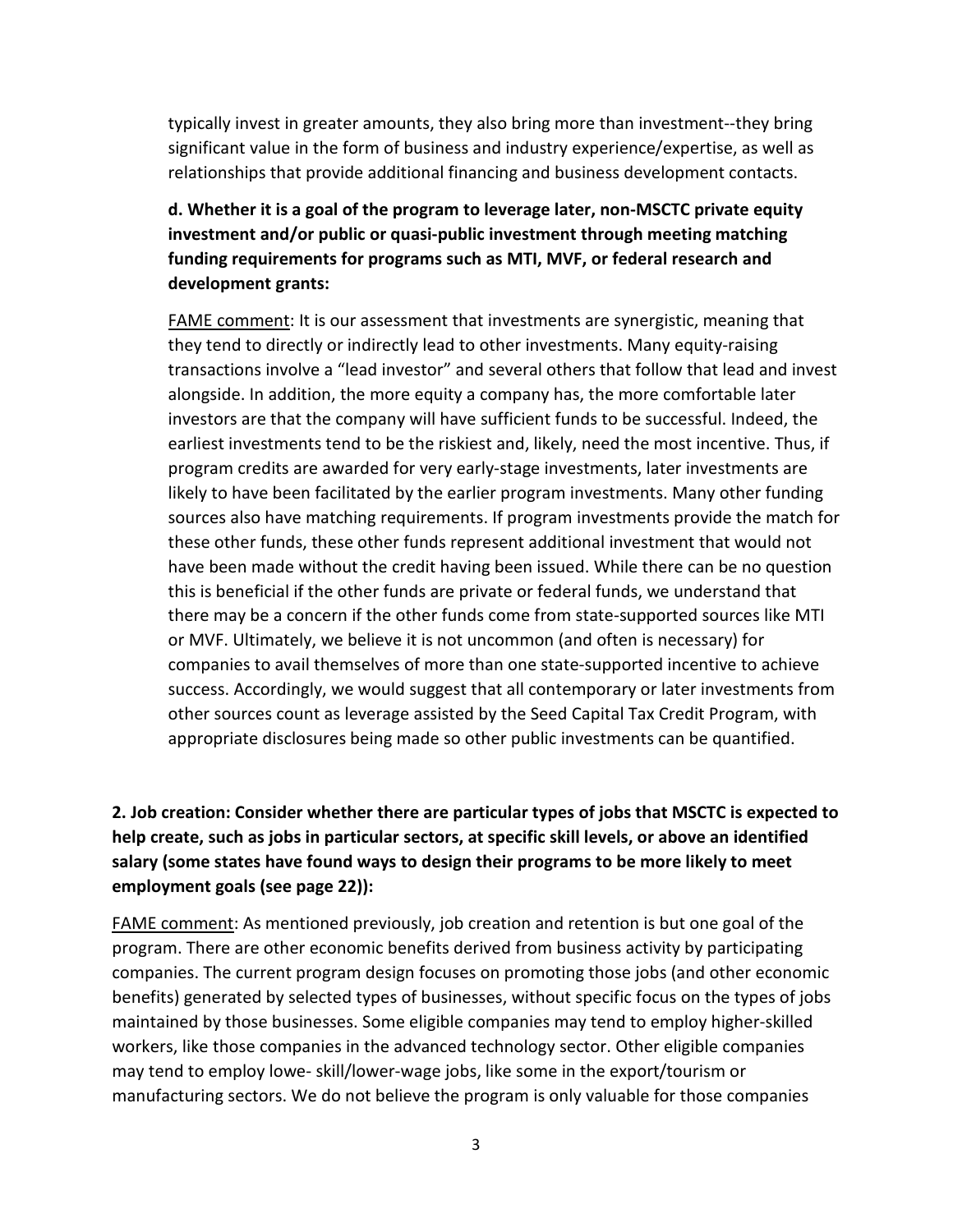with high-skill/high-wage jobs. There may be other reasons to stimulate investment in types of companies that don't necessarily require higher level/skilled workers, like supporting legacy industries or bringing capital into the state. Moreover, participating companies are likely to have jobs with a mix of skill levels, regardless of their sector. Accordingly, it is FAME's view that it would be difficult to make a "one-size-fits-all" program limit built around job types or salary levels if the program is to retain its current industry focus. However, the Legislature could certainly choose to narrow the program to only those industries with higher-skilled, highersalaried jobs, and require a minimum average salary as an eligibility requirement.

## **3. Municipal taxes: Consider whether increasing municipal taxes is a core goal of the program and if so, how it is expected to achieve this (possible approaches are discussed on page 22):**

FAME comment: FAME views municipal tax revenue as an ancillary, not primary or core, benefit associated with many economic development incentives, including this program. However, such revenue can be measured and reported to help quantify the economic benefits that this program has helped to achieve. We would reiterate that it is our view that economic benefits are generated by many factors, and it is likely that the credits from this program are only one of potentially several factors that cause business success and positive economic outcomes.

# **4. Promoting innovation: Consider whether promoting innovation is a program goal and if so, how this can be meaningfully assessed as part of the business application process. This could be addressed through more focused targeting of eligible businesses and sectors. Possible approaches are discussed in Appendix E:**

FAME comment: FAME views promoting innovation as one of many potential ancillary benefits of this program; however, it is likely difficult, if not impossible, to be effectively measured. Not every innovation results in a patent. This program has attempted to promote innovation by incentivizing some types of businesses that are innately innovative, like high-tech companies, but innovation can and does occur in all types of businesses. If the Legislature determines that this is a core goal, the program's eligible industries would need to be more restrictive, excluding some currently eligible industries that may have value and achieve other economic benefits.

#### **Other FAME thoughts:**

FAME feels strongly that the Maine Seed Capital Tax Credit Program is an important and valuable economic development tool. We also believe in accountability. The program can and should involve both. Ultimately, from a policy perspective, the Legislature must determine what the program goals are and what the best indicators of success will be. There is definitely room for improvement in program design, but we would caution against over-reliance on "but for"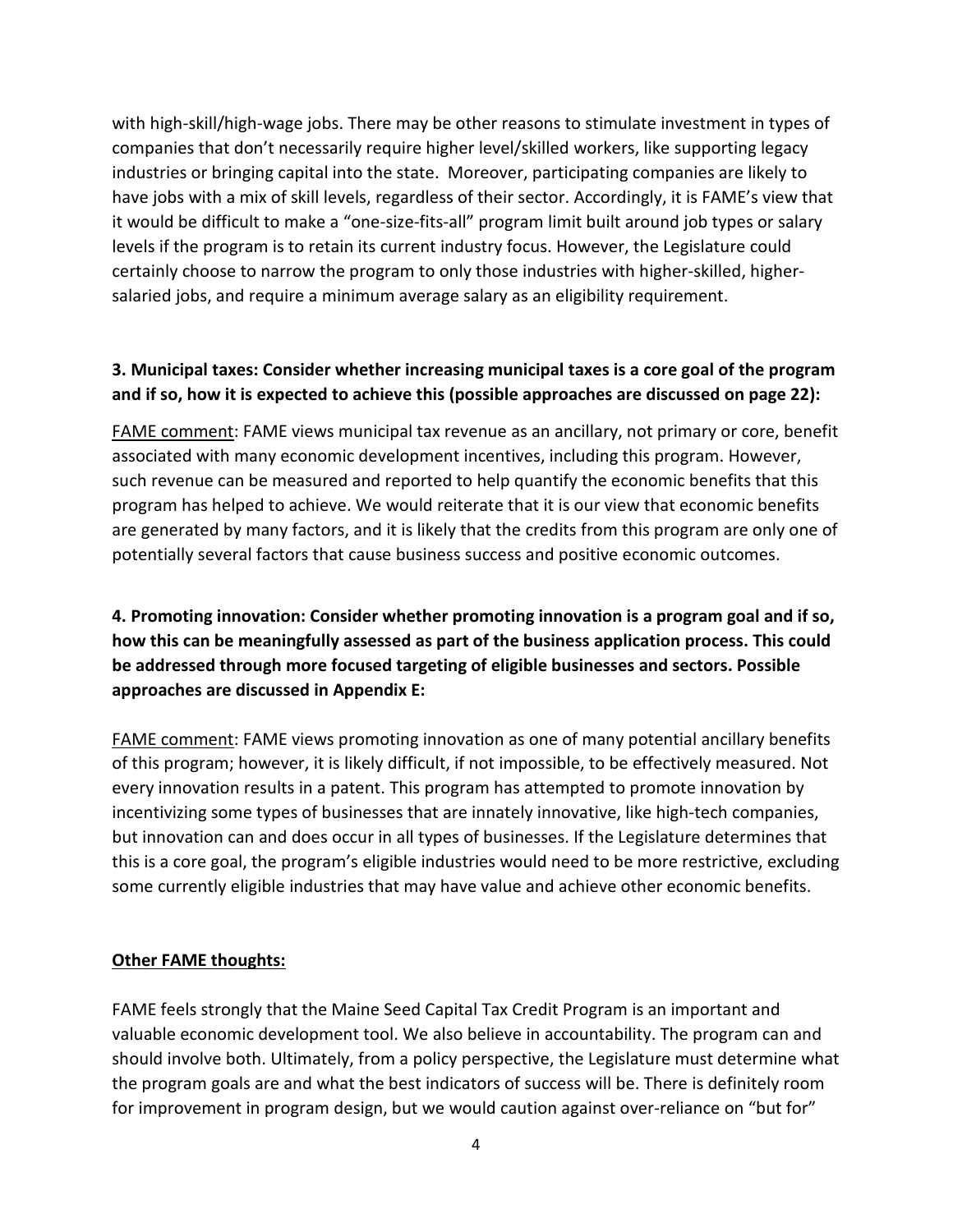tests or on being too prescriptive in eligibility and business reporting requirements. Part of the program's success, in our view, is its simplicity and dependability, and the attractiveness of it to participating businesses and investors.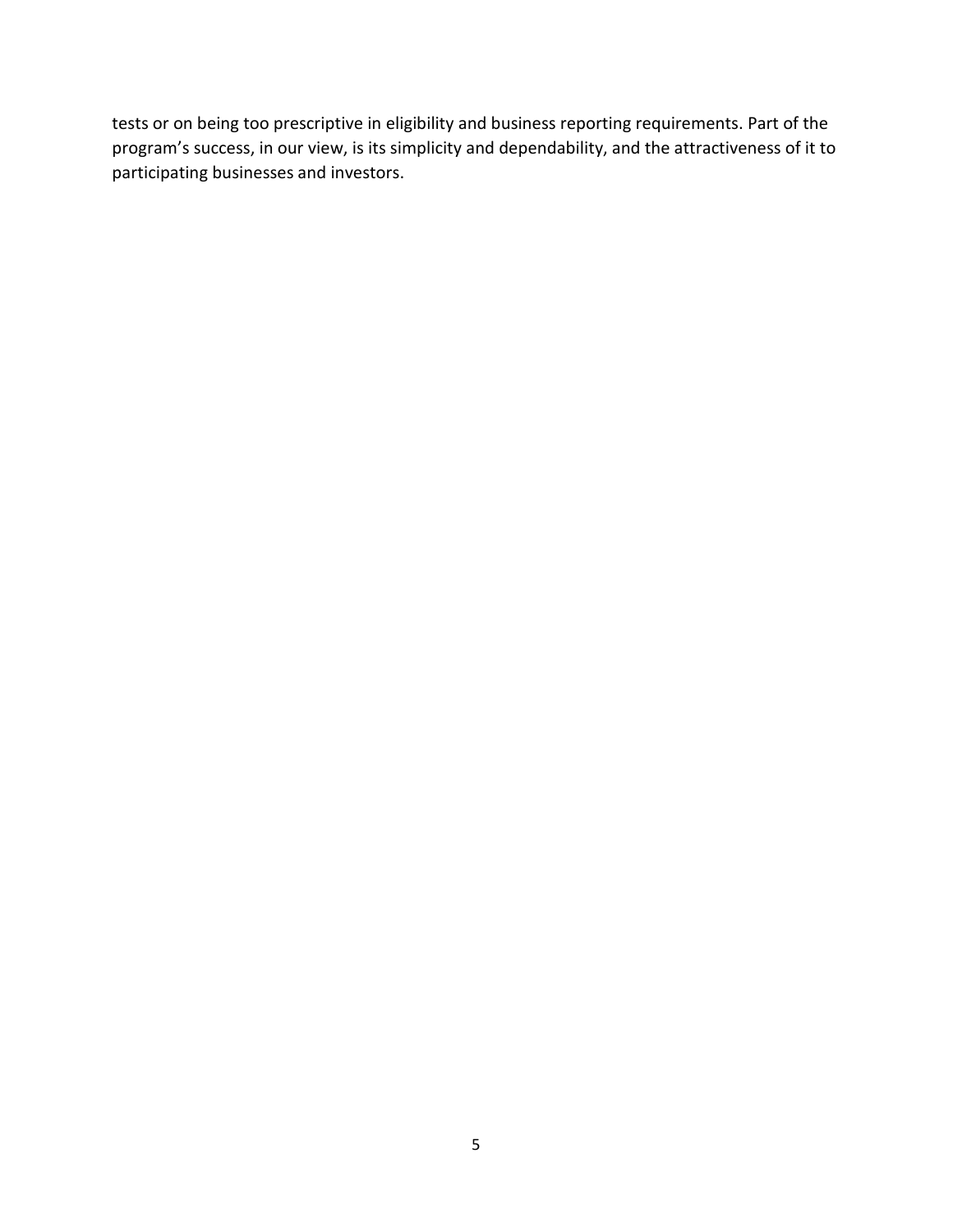#### MAINE SEED CAPITAL TAX CREDIT PROGRAM ANNUAL REPORT FOR CALENDAR YEAR 2020 (**Due September 30, 2021**)

| 1. | Is the business still in operation as of<br>12/31/20? If not, what date did the<br>business cease operations and what was the<br>likely cause of that event?                                                                                                                                                                                                                    |                                                |
|----|---------------------------------------------------------------------------------------------------------------------------------------------------------------------------------------------------------------------------------------------------------------------------------------------------------------------------------------------------------------------------------|------------------------------------------------|
| 2A | What is the total amount of private (non-<br>governmental) investment received in<br>calendar year 2020 from investors who have<br>applied or will apply for a Maine Seed<br>Capital Tax Credit?                                                                                                                                                                                | Total Seed Capital Investments 2020 (\$)       |
| 2B | What other (non-Seed Capital participating)<br>investments or grants did the company<br>receive in calendar year 2020 from private<br>(non-governmental) sources?                                                                                                                                                                                                               | Total other private investments 2020 (\$)      |
| 2C | What other loans, investments or grants did<br>the company receive in calendar year 2020<br>from public (federal or state government)<br>sources? (eg., MTI, MVF, DECD, USDA)                                                                                                                                                                                                   | Name of Source<br>Type of funds<br>Amount (\$) |
| 2D | To the best of your knowledge, what<br>percentage of the investments qualifying for<br>Seed Capital Tax Credits in 2020 (answer to<br>2A) would have been made without the<br>credit being available?                                                                                                                                                                           |                                                |
| 3A | What are the total number of permanent<br>employees (do not include temporary or<br>seasonal employees unless hired on a<br>recurring basis) employees (on an FTE basis)<br>of the business as of December 31, 2020?<br>{Please list true, paid company employees<br>only, not unpaid principals or advisors,<br>independent contractors or employees of<br>related companies.} |                                                |
| 3B | How many independent contractors did the<br>company have under contract on<br>12/31/2020 (on a FTE basis)?<br>(include temporary and seasonal if hired on<br>recurring basis)                                                                                                                                                                                                   |                                                |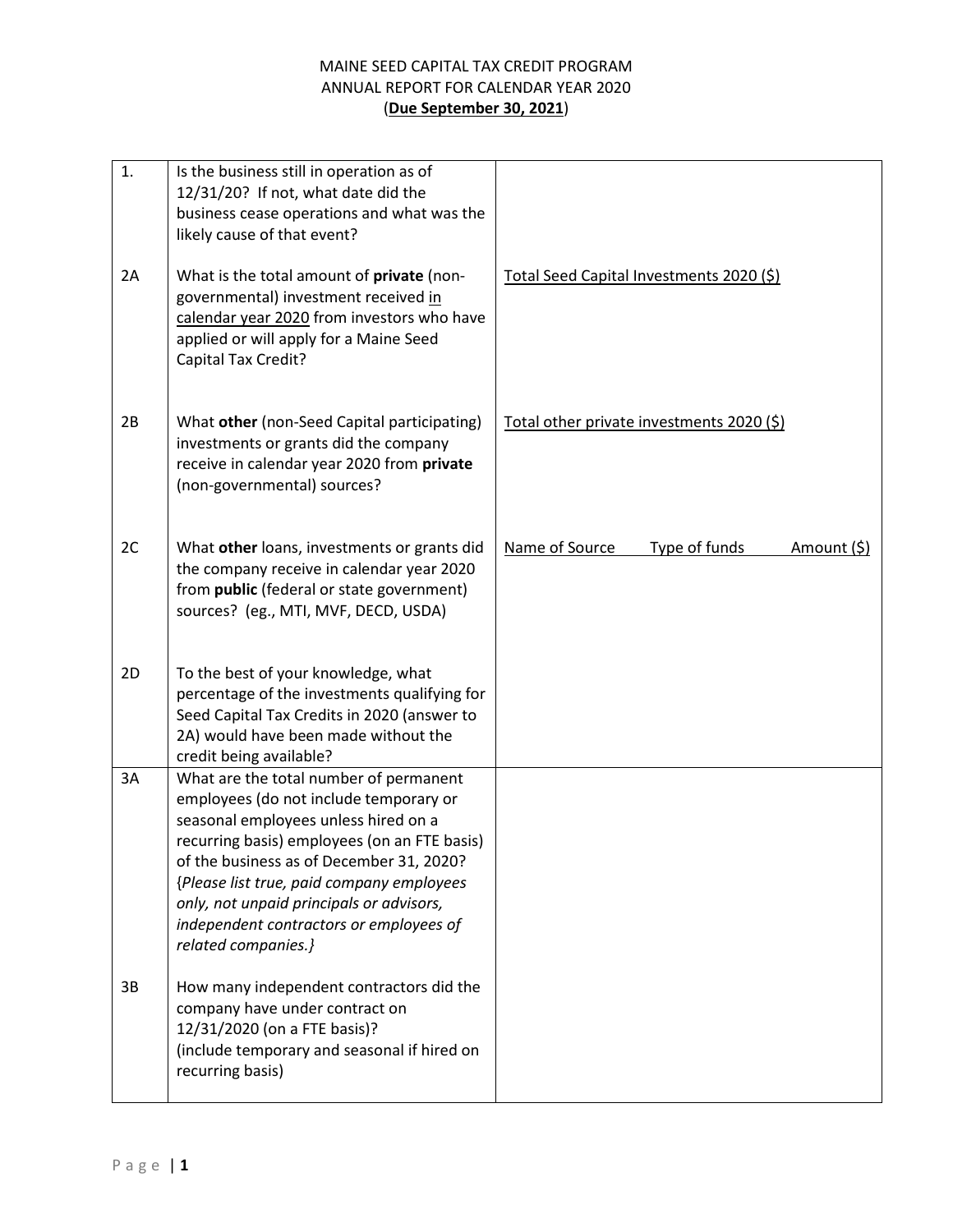### MAINE SEED CAPITAL TAX CREDIT PROGRAM ANNUAL REPORT FOR CALENDAR YEAR 2020 (**Due September 30, 2021**)

| 4A        | Of the current employees listed in the<br>answer to 3A above, how many of those<br>employees are Maine residents or physically<br>work in Maine, including remote workers<br>("Maine employees")? (List number by<br>location of where work performed)                                                | Number | Location in Maine (city or town) |
|-----------|-------------------------------------------------------------------------------------------------------------------------------------------------------------------------------------------------------------------------------------------------------------------------------------------------------|--------|----------------------------------|
| 4B        | Of the independent contractors listed in the<br>answer to 3B above, how many of those<br>contractors are Maine residents or<br>physically work in Maine, including remote<br>workers ("Maine contractors")? (List<br>number by location of where work<br>performed)                                   | Number | Location in Maine (city or town) |
| <b>5A</b> | Of those Maine employees listed in the<br>answer to Question 4A, how many would<br>not have been created or retained if<br>investments qualifying under the Maine<br>Seed Capital Tax Credit program had not<br>been received by the business, either in<br>2020 or prior years?                      |        |                                  |
| 5B        | Of those Maine contractors listed in the<br>answer to Question 4B, how many would<br>not have been created or retained if<br>investments qualifying under the Maine<br>Seed Capital Tax Credit program had not<br>been received by the business, either in<br>2020 or prior years?                    |        |                                  |
| 6A        | What was the company's total annual<br>payroll for all Maine employees (those listed<br>in answer to 4A only) for the calendar year<br>ending 12/31/2020?                                                                                                                                             | \$     |                                  |
| 6B        | What was the company's annual payroll for<br>those Maine jobs that would not have been<br>retained or created in absence of the<br>business' receipt of investments that<br>qualified for the Maine Seed Capital Tax<br>Credit (those listed in answer to 5A only),<br>either in 2020 or prior years? | \$     |                                  |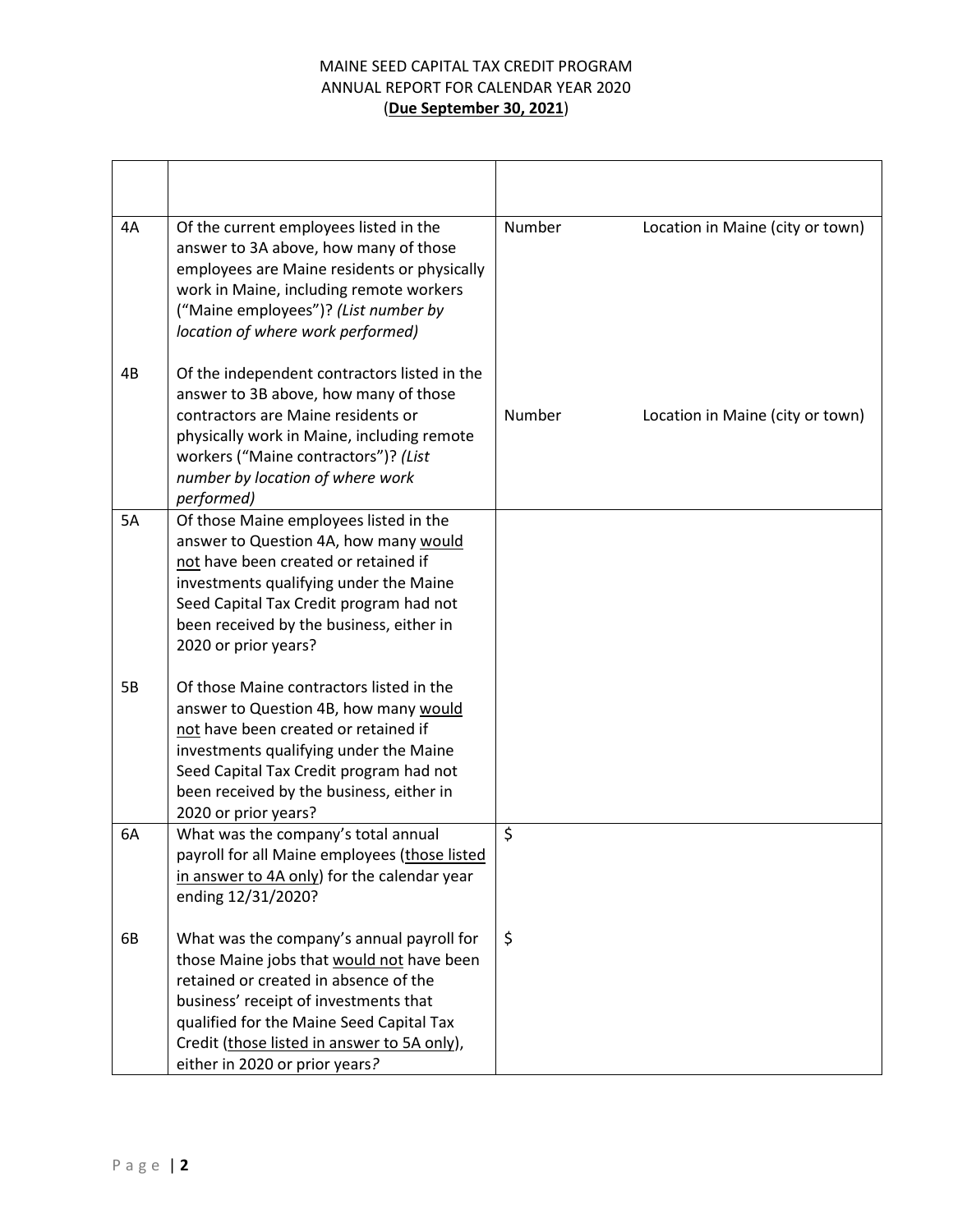#### MAINE SEED CAPITAL TAX CREDIT PROGRAM ANNUAL REPORT FOR CALENDAR YEAR 2020 (**Due September 30, 2021**)

| <b>7A</b> | What was the company's total annual<br>expenses for all Maine contractors (those<br>listed in answer to 4B only) for the calendar<br>year ending 12/31/2020?                                                                                                                                                  | \$ |
|-----------|---------------------------------------------------------------------------------------------------------------------------------------------------------------------------------------------------------------------------------------------------------------------------------------------------------------|----|
| <b>7B</b> | What was the company's annual expenses<br>for those Maine contractors that would not<br>have been retained or created in absence of<br>the business' receipt of investments that<br>qualified for the Maine Seed Capital Tax<br>Credit (those listed in answer to 5B only),<br>either in 2020 or prior years? | \$ |
| 8         | What was the business' total gross revenue<br>from Maine-based operations in the<br>calendar year ending 12/31/20?                                                                                                                                                                                            | \$ |
| 9         | What was the business' total gross revenue<br>from operations based in locations outside<br>of Maine in the calendar year ending<br>12/31/20?                                                                                                                                                                 | \$ |
| 10        | What is the total estimated spending by the<br>company in Maine in calendar year 2020,<br>including, without limitation, payroll, state<br>or local taxes, raw materials and supplies,<br>and other goods and services.                                                                                       | \$ |

Certification: the undersigned hereby certifies that the information provided is true, accurate and complete.

BY:\_\_\_\_\_\_\_\_\_\_\_\_\_\_\_\_\_\_\_\_\_\_\_ Name: Title: Email: Date:

For questions, please contact Michelle MacKenzie by telephone at (207) 620-3541 or by email at [mmackenzie@famemaine.com.](mailto:mmackenzie@famemaine.com)

Submit form via email at [mmackenzie@famemaine.com,](mailto:mmackenzie@famemaine.com) or via fax at (207) 213-2641.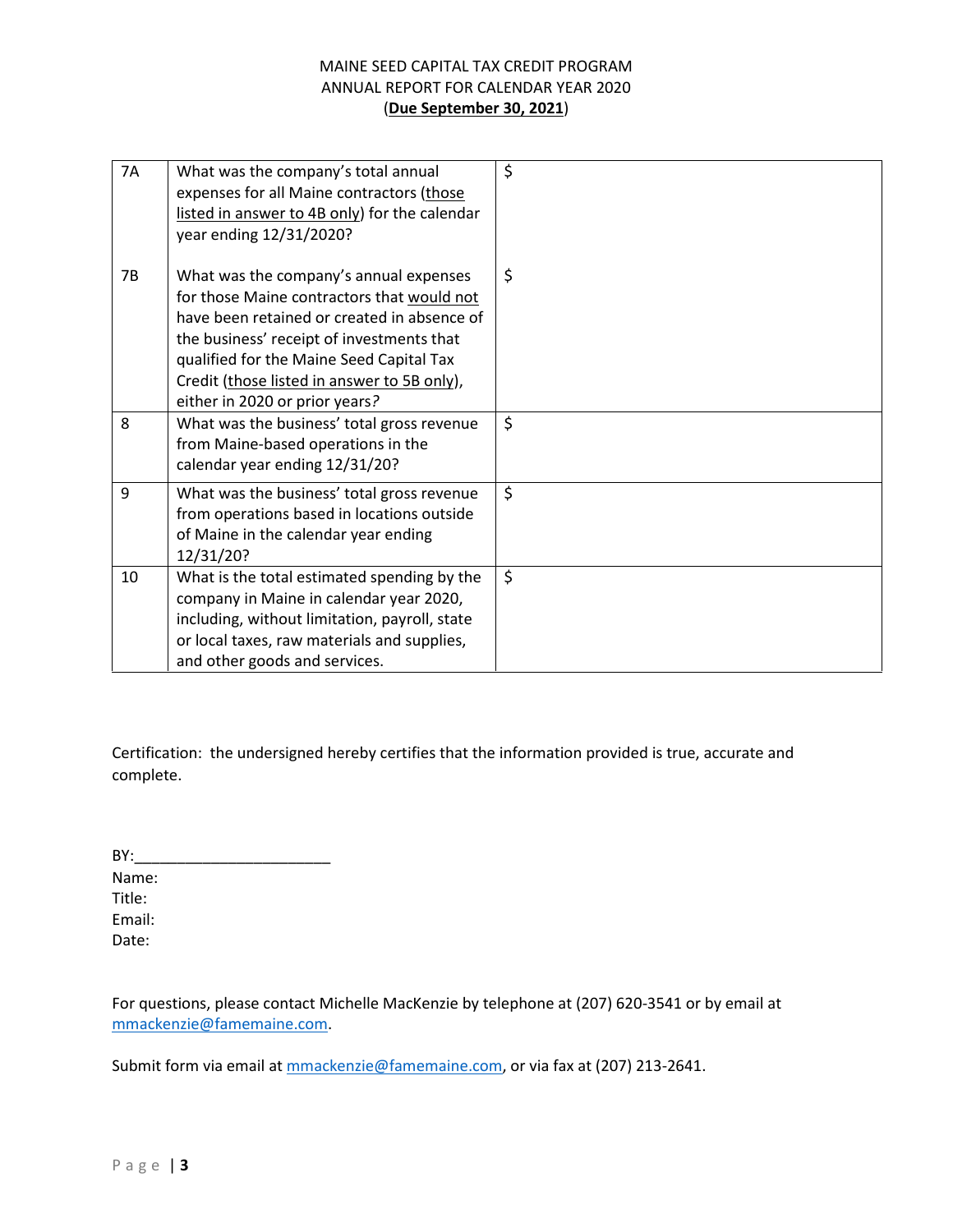| COMPANY | Still in Seed Eligible Other<br>Operation? (If Private Investment<br>not, why?) Investments s (Private) | Other Investments<br>(Public) (Sources?) |  |  |  |  |  |  |  |  | _ SONG Designitive Projective Designition (Song Designition Designition Designition Designition Designition Company Projection Projection (Song Designition Designition Designition Designition Designition Designition Desi |  |  | NOTES |
|---------|---------------------------------------------------------------------------------------------------------|------------------------------------------|--|--|--|--|--|--|--|--|------------------------------------------------------------------------------------------------------------------------------------------------------------------------------------------------------------------------------|--|--|-------|
|         |                                                                                                         |                                          |  |  |  |  |  |  |  |  |                                                                                                                                                                                                                              |  |  |       |
|         |                                                                                                         |                                          |  |  |  |  |  |  |  |  |                                                                                                                                                                                                                              |  |  |       |
|         |                                                                                                         |                                          |  |  |  |  |  |  |  |  |                                                                                                                                                                                                                              |  |  |       |
|         |                                                                                                         |                                          |  |  |  |  |  |  |  |  |                                                                                                                                                                                                                              |  |  |       |
|         |                                                                                                         |                                          |  |  |  |  |  |  |  |  |                                                                                                                                                                                                                              |  |  |       |
|         |                                                                                                         |                                          |  |  |  |  |  |  |  |  |                                                                                                                                                                                                                              |  |  |       |
|         |                                                                                                         |                                          |  |  |  |  |  |  |  |  |                                                                                                                                                                                                                              |  |  |       |
|         |                                                                                                         |                                          |  |  |  |  |  |  |  |  |                                                                                                                                                                                                                              |  |  |       |
|         |                                                                                                         |                                          |  |  |  |  |  |  |  |  |                                                                                                                                                                                                                              |  |  |       |
|         |                                                                                                         |                                          |  |  |  |  |  |  |  |  |                                                                                                                                                                                                                              |  |  |       |
|         |                                                                                                         |                                          |  |  |  |  |  |  |  |  |                                                                                                                                                                                                                              |  |  |       |
|         |                                                                                                         |                                          |  |  |  |  |  |  |  |  |                                                                                                                                                                                                                              |  |  |       |
|         |                                                                                                         |                                          |  |  |  |  |  |  |  |  |                                                                                                                                                                                                                              |  |  |       |
|         |                                                                                                         |                                          |  |  |  |  |  |  |  |  |                                                                                                                                                                                                                              |  |  |       |
|         |                                                                                                         |                                          |  |  |  |  |  |  |  |  |                                                                                                                                                                                                                              |  |  |       |
|         |                                                                                                         |                                          |  |  |  |  |  |  |  |  |                                                                                                                                                                                                                              |  |  |       |
|         |                                                                                                         |                                          |  |  |  |  |  |  |  |  |                                                                                                                                                                                                                              |  |  |       |
|         |                                                                                                         |                                          |  |  |  |  |  |  |  |  |                                                                                                                                                                                                                              |  |  |       |
|         |                                                                                                         |                                          |  |  |  |  |  |  |  |  |                                                                                                                                                                                                                              |  |  |       |
|         |                                                                                                         |                                          |  |  |  |  |  |  |  |  |                                                                                                                                                                                                                              |  |  |       |
|         |                                                                                                         |                                          |  |  |  |  |  |  |  |  |                                                                                                                                                                                                                              |  |  |       |
|         |                                                                                                         |                                          |  |  |  |  |  |  |  |  |                                                                                                                                                                                                                              |  |  |       |
|         |                                                                                                         |                                          |  |  |  |  |  |  |  |  |                                                                                                                                                                                                                              |  |  |       |
|         |                                                                                                         |                                          |  |  |  |  |  |  |  |  |                                                                                                                                                                                                                              |  |  |       |
|         |                                                                                                         |                                          |  |  |  |  |  |  |  |  |                                                                                                                                                                                                                              |  |  |       |
|         |                                                                                                         |                                          |  |  |  |  |  |  |  |  |                                                                                                                                                                                                                              |  |  |       |
|         |                                                                                                         |                                          |  |  |  |  |  |  |  |  |                                                                                                                                                                                                                              |  |  |       |
|         |                                                                                                         |                                          |  |  |  |  |  |  |  |  |                                                                                                                                                                                                                              |  |  |       |
|         |                                                                                                         |                                          |  |  |  |  |  |  |  |  |                                                                                                                                                                                                                              |  |  |       |
|         |                                                                                                         |                                          |  |  |  |  |  |  |  |  |                                                                                                                                                                                                                              |  |  |       |
|         |                                                                                                         |                                          |  |  |  |  |  |  |  |  |                                                                                                                                                                                                                              |  |  |       |
|         |                                                                                                         |                                          |  |  |  |  |  |  |  |  |                                                                                                                                                                                                                              |  |  |       |
|         |                                                                                                         |                                          |  |  |  |  |  |  |  |  |                                                                                                                                                                                                                              |  |  |       |
|         |                                                                                                         |                                          |  |  |  |  |  |  |  |  |                                                                                                                                                                                                                              |  |  |       |
|         |                                                                                                         |                                          |  |  |  |  |  |  |  |  |                                                                                                                                                                                                                              |  |  |       |
|         |                                                                                                         |                                          |  |  |  |  |  |  |  |  |                                                                                                                                                                                                                              |  |  |       |
|         |                                                                                                         |                                          |  |  |  |  |  |  |  |  |                                                                                                                                                                                                                              |  |  |       |
|         |                                                                                                         |                                          |  |  |  |  |  |  |  |  |                                                                                                                                                                                                                              |  |  |       |
|         |                                                                                                         |                                          |  |  |  |  |  |  |  |  |                                                                                                                                                                                                                              |  |  |       |
|         |                                                                                                         |                                          |  |  |  |  |  |  |  |  |                                                                                                                                                                                                                              |  |  |       |
|         |                                                                                                         |                                          |  |  |  |  |  |  |  |  |                                                                                                                                                                                                                              |  |  |       |
|         |                                                                                                         |                                          |  |  |  |  |  |  |  |  |                                                                                                                                                                                                                              |  |  |       |
|         |                                                                                                         |                                          |  |  |  |  |  |  |  |  |                                                                                                                                                                                                                              |  |  |       |
|         |                                                                                                         |                                          |  |  |  |  |  |  |  |  |                                                                                                                                                                                                                              |  |  |       |
|         |                                                                                                         |                                          |  |  |  |  |  |  |  |  |                                                                                                                                                                                                                              |  |  |       |
|         |                                                                                                         |                                          |  |  |  |  |  |  |  |  |                                                                                                                                                                                                                              |  |  |       |
|         |                                                                                                         |                                          |  |  |  |  |  |  |  |  |                                                                                                                                                                                                                              |  |  |       |
|         |                                                                                                         |                                          |  |  |  |  |  |  |  |  |                                                                                                                                                                                                                              |  |  |       |
|         |                                                                                                         |                                          |  |  |  |  |  |  |  |  |                                                                                                                                                                                                                              |  |  |       |
|         |                                                                                                         |                                          |  |  |  |  |  |  |  |  |                                                                                                                                                                                                                              |  |  |       |
|         |                                                                                                         |                                          |  |  |  |  |  |  |  |  |                                                                                                                                                                                                                              |  |  |       |
|         |                                                                                                         |                                          |  |  |  |  |  |  |  |  |                                                                                                                                                                                                                              |  |  |       |
|         |                                                                                                         |                                          |  |  |  |  |  |  |  |  |                                                                                                                                                                                                                              |  |  |       |
|         |                                                                                                         |                                          |  |  |  |  |  |  |  |  |                                                                                                                                                                                                                              |  |  |       |
|         |                                                                                                         |                                          |  |  |  |  |  |  |  |  |                                                                                                                                                                                                                              |  |  |       |
|         |                                                                                                         |                                          |  |  |  |  |  |  |  |  |                                                                                                                                                                                                                              |  |  |       |
|         |                                                                                                         |                                          |  |  |  |  |  |  |  |  |                                                                                                                                                                                                                              |  |  |       |
|         |                                                                                                         |                                          |  |  |  |  |  |  |  |  |                                                                                                                                                                                                                              |  |  |       |
|         |                                                                                                         |                                          |  |  |  |  |  |  |  |  |                                                                                                                                                                                                                              |  |  |       |
|         |                                                                                                         |                                          |  |  |  |  |  |  |  |  |                                                                                                                                                                                                                              |  |  |       |
|         |                                                                                                         |                                          |  |  |  |  |  |  |  |  |                                                                                                                                                                                                                              |  |  |       |
|         |                                                                                                         |                                          |  |  |  |  |  |  |  |  |                                                                                                                                                                                                                              |  |  |       |
|         |                                                                                                         |                                          |  |  |  |  |  |  |  |  |                                                                                                                                                                                                                              |  |  |       |
|         |                                                                                                         |                                          |  |  |  |  |  |  |  |  |                                                                                                                                                                                                                              |  |  |       |
|         |                                                                                                         |                                          |  |  |  |  |  |  |  |  |                                                                                                                                                                                                                              |  |  |       |
|         |                                                                                                         |                                          |  |  |  |  |  |  |  |  |                                                                                                                                                                                                                              |  |  |       |
|         |                                                                                                         |                                          |  |  |  |  |  |  |  |  |                                                                                                                                                                                                                              |  |  |       |
|         |                                                                                                         |                                          |  |  |  |  |  |  |  |  |                                                                                                                                                                                                                              |  |  |       |
|         |                                                                                                         |                                          |  |  |  |  |  |  |  |  |                                                                                                                                                                                                                              |  |  |       |
|         |                                                                                                         |                                          |  |  |  |  |  |  |  |  |                                                                                                                                                                                                                              |  |  |       |
|         |                                                                                                         |                                          |  |  |  |  |  |  |  |  |                                                                                                                                                                                                                              |  |  |       |
|         |                                                                                                         |                                          |  |  |  |  |  |  |  |  |                                                                                                                                                                                                                              |  |  |       |
|         |                                                                                                         |                                          |  |  |  |  |  |  |  |  |                                                                                                                                                                                                                              |  |  |       |
|         |                                                                                                         |                                          |  |  |  |  |  |  |  |  |                                                                                                                                                                                                                              |  |  |       |
|         |                                                                                                         |                                          |  |  |  |  |  |  |  |  |                                                                                                                                                                                                                              |  |  |       |
|         |                                                                                                         |                                          |  |  |  |  |  |  |  |  |                                                                                                                                                                                                                              |  |  |       |
|         |                                                                                                         |                                          |  |  |  |  |  |  |  |  |                                                                                                                                                                                                                              |  |  |       |
|         |                                                                                                         |                                          |  |  |  |  |  |  |  |  |                                                                                                                                                                                                                              |  |  |       |
|         |                                                                                                         |                                          |  |  |  |  |  |  |  |  |                                                                                                                                                                                                                              |  |  |       |